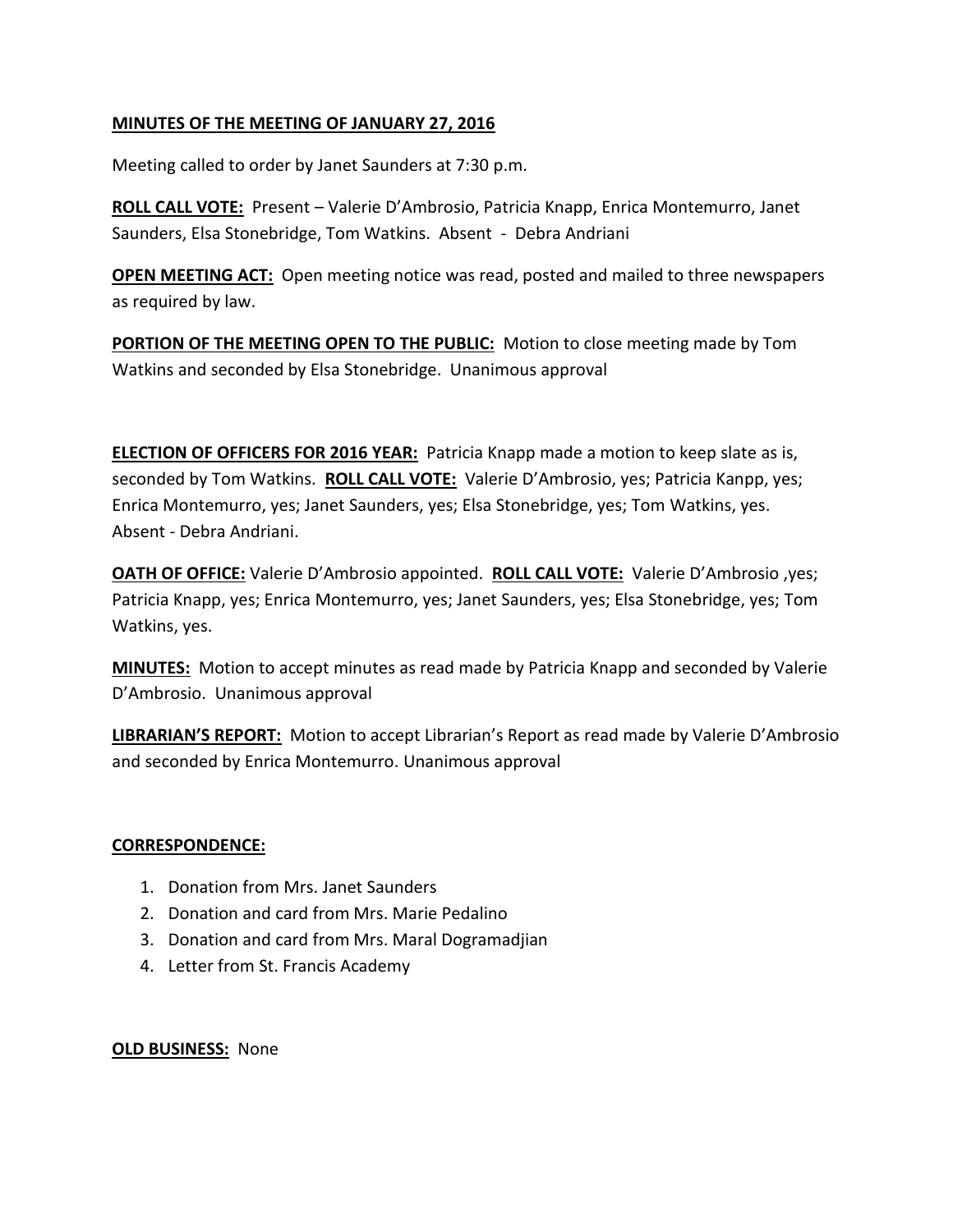#### **NEW BUSINESS:**

- 1. Application for State Library Aid FY2017 (Data 2015)
- 2. Annual Report to Chief Financial Officer
- 3. Library Programs
- 4. Food for Fines during month of February 2016. Food to go to CUMAC.
- 5. PALS Plus Voting Representative.
- 6. Passaic Valley High School Student Transition Placement.
- 7. A.S.K. American Special Kidz.
- 8. Request for police to move cars to side of building to free up parking spaces.

## **FRIENDS OF THE LIBRARY:**

Trash to Treasure and Craft Sale scheduled for April 30, 2016.

#### **FOUNDATION:**

- **1.** Italian Family Style Dinner recap made \$5,700.00
- **2.** Night of Indulgence May 6, 2016 at PAL BYOB, medium, additional vendors.

## **FINANCIAL REPORT:**

- 1. Motion to accept monthly report for January made by Enrica Montemurro and seconded by Valerie D'Ambrosio. **ROLL CALL VOTE:** Valerie D'Ambrosio yes; Patricia Knapp, yes; Enrica Montemurro, yes; Janet Saunders, yes; Elsa Stonebridge, yes; Tom Watkins, yes. Absent - Debra Andriani
- 2. Motion to accept bills awaiting approval made by Enrica Montemurro and seconded by Elsa Stonebridge. **ROLL CALL VOTE:** Valerie D'Ambrosio, yes; Patricia Knapp, yes; Enrica Montemurro, yes; Janet Saunders, yes; Elsa Stonebridge, yes; Tom Watkins, yes. Absent - Debra Andriani
- 3. Transfer of Funds from Operating Reserve to Operating Accounting. Motion made by Patricia Knapp and seconded by Valerie D'Ambrosio to transfer \$60,000. **ROLL CALL VOTE:** Valerie D'Ambrosio, yes; Patricia Knapp, yes; Enrica Montemurro, yes; Janet Saunders, yes; Elsa Stonebridge, yes; Tom Watkins, yes. Absent - Debra Andriani
- 4. 2016 Budget Update